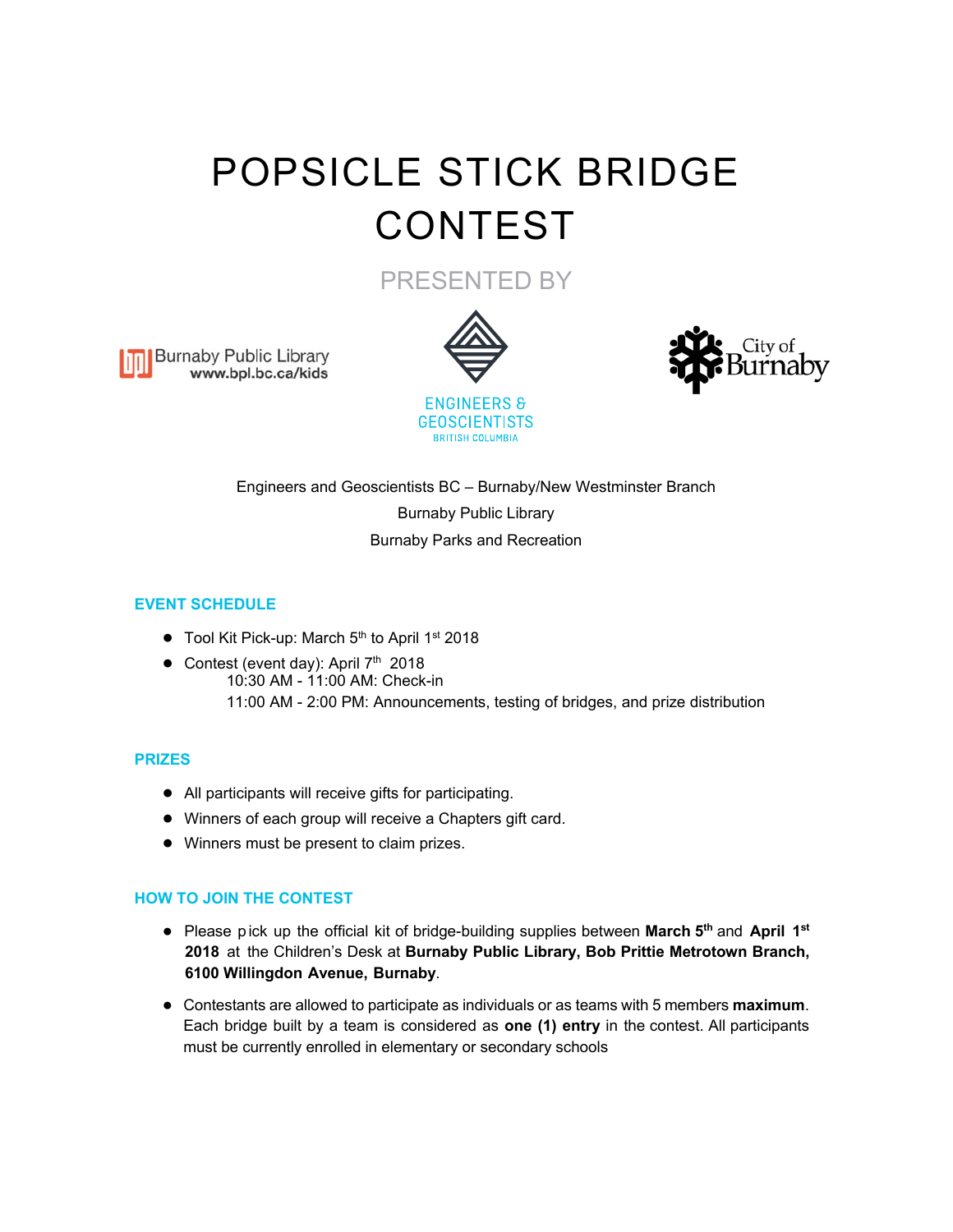## **RULES OF BRIDGE CONSTRUCTION**



- Contestants are allowed to participate as individuals or as teams with **5 members maximum**. Each bridge built by a team is considered as **one (1) entry** in the contest.
- Participants are encouraged to build the bridge using the official bridge-building kit which contains 100 popsicle sticks (**113 mm long and 10 mm wide**), and a bottle of glue. The same standard wooden popsicle sticks purchased by participants are allowed. Popsicle sticks MUST be used as a whole without alteration. **Cutting, grinding or sanding of popsicle sticks is NOT permitted**. No other type of glues are accepted EXCEPT **Aleene's Tacky Glue**, **Titan School Glue** or **Elmer's School Glue**.
- It is recommended to build the bridge using no more than **100** popsicle sticks. The overall weight of the bridge MUST be under **150 grams**. The winning bridge would be the strongest one which uses the least materials (**highest load-to-weight ratio**):

#### **Load-to-Weight Ratio = Load / Bridge Weight**

- The dimension of the bridge MUST be compliant with the numbers below:
	- Overall Length: **450 mm** to **500 mm**
	- Minimum Span: **400 mm**
	- Overall Height: **20 mm** to **200 mm**
	- Overall Width: **50 mm** to **120 mm**
- A deck made from construction paper MUST be included, which is wide enough to allow a matchbox car (**35 mm wide and 15 mm high**) to roll across the bridge.
- The bridge MUST be able to stand on a flat surface on its own without any support from other surfaces.